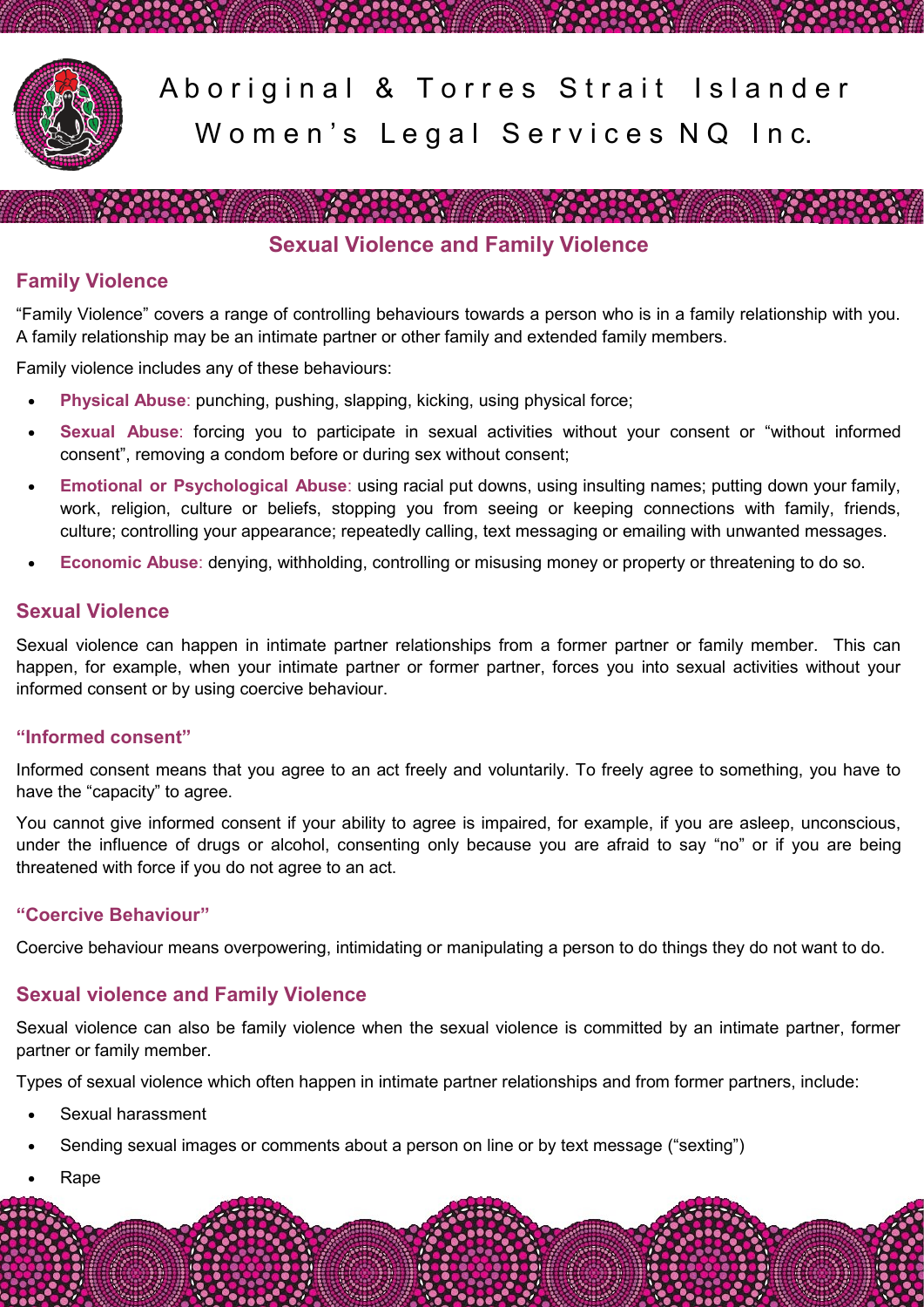Acts of sexual violence are a crime no matter whether the person committing the sexual violence is an intimate partner, a former partner or another person.

Sexual violence should not be treated as less of a crime because the person committing sexual violence is or was an intimate partner.

### **If you Experience Sexual Violence in a Family Violence Situation**

- If you *need immediate help*, call "000" and ask for police
- Go to a place where you feel safe
- Seek medical treatment from a hospital or a health service provider as soon as possible
- Seek confidential counselling from "1800RESPECT" on 1800 737 732 (24 hour line)
- Talk to a family member, friend, counsellor, or youth worker
- Report the act/s of sexual violence to a police officer, a doctor, counsellor or social worker.

### **Medical and Personal Support**

#### *Medical Support*

If you have suffered injuries because of the sexual violence, seek medical help as soon as possible, from:

 **The Emergency Department at the Townsville Hospital:** The hospital can provide medical treatment for injuries. It can treat victims of rape and other sexual assault, or treat and document other bodily injuries that happened because of the sexual violence.

If you have been raped or violently assaulted, *seek medical help as soon as possible*. Tell the medical staff about the sexual violence that you have experienced. If you think that your drink was spiked, go the hospital as soon as possible and tell staff that you need to be tested for drink spiking. The hospital can also refer you for counselling support.

- **The Townsville Aboriginal and Torres Strait Islander Health Service (TAIHS):** TAIHS can provide medical support and also refer you to counselling with the Health and Wellbeing service.
- **Your local GP** can provide medical treatment, provide referrals and document your injuries.

### *Counselling*

If you have experienced sexual violence it is common to feel a range of emotions such as anger, betrayal, rage, trauma, depression, loss of self-worth and emotional distress or you may even feel shame or guilty.

Counselling can help you to work out your feelings and reclaim your sense of self and control over your life again. Some counselling services that can help include:

- **1800RESPECT** has 24 hour counselling services
	- Phone: 1800 737 732
- **The Women's Centre** in Aitkenvale, Townsville, has specialist free counselling services and assistance for women who have experienced sexual violence
	- Phone: (07) 4775 7555
- **Townsville Aboriginal and Torres Strait Islander Health Service** (TAIHS) has free medical services, counselling, and other support services
	- Phone: (07) 4759 4000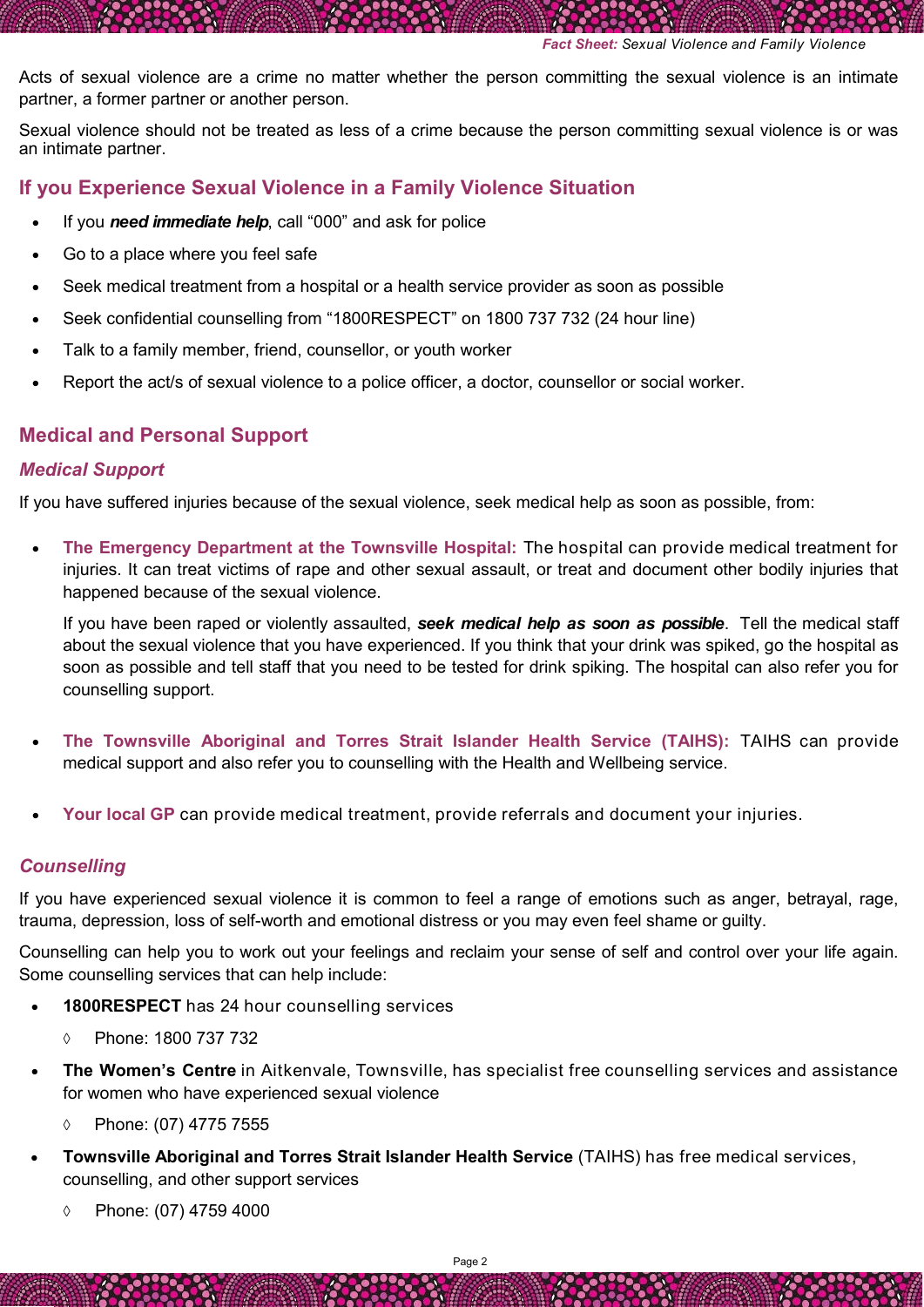- **Palm Island Community Company** (PICC) on Palm Island provides a range of services for women including the Women's Shelter
	- Phone: (07) 4791 4010

## **Can I Apply for a Domestic Violence Order?**

Sexual violence against you by your intimate partner, former partner or another family member, is also family violence.

You have a right to apply for a domestic violence order as well as any other actions that you may take to report and protect yourself from the sexual violence.

#### *Purpose of a Domestic Violence Order*

A domestic violence order is an order made by the Court to protect a person who has been a victim / survivor of family violence.

The purpose of the domestic violence order is to provide future protection to a victim / survivor of family violence. It does not punish the offender or offer compensation to you. To have the offender to charged, you will need to report the crime to police. A domestic violence order alone will not result in the offender being charged with an offence.

#### *Applying for a Domestic Violence Order*

The Queensland Police Service or another person acting for you may apply for a domestic violence order on your behalf or you can apply for a domestic violence order yourself. Domestic violence applications can be made online.

The following free services can help you to prepare your Domestic Violence application:

- **North Queensland Domestic Violence Resource Service** 
	- Phone: (07) 4721 2888
- **The Aboriginal and Torres Strait Islander Women's Legal Services, NQ Inc**
	- Free call: 1800 082 600
	- Phone: (07) 4721 6007
- **Queensland Indigenous Family Violence Legal Services** 
	- Free call: 1800 887 700
	- Phone: (07) 4764 5171
- **The Aboriginal and Torres Strait Islander Legal Service**
	- Phone : (07) 4722 5111
- **North Queensland Women's Legal Service**
	- Free call: 1800 244 504
	- Phone: (07) 4772 5400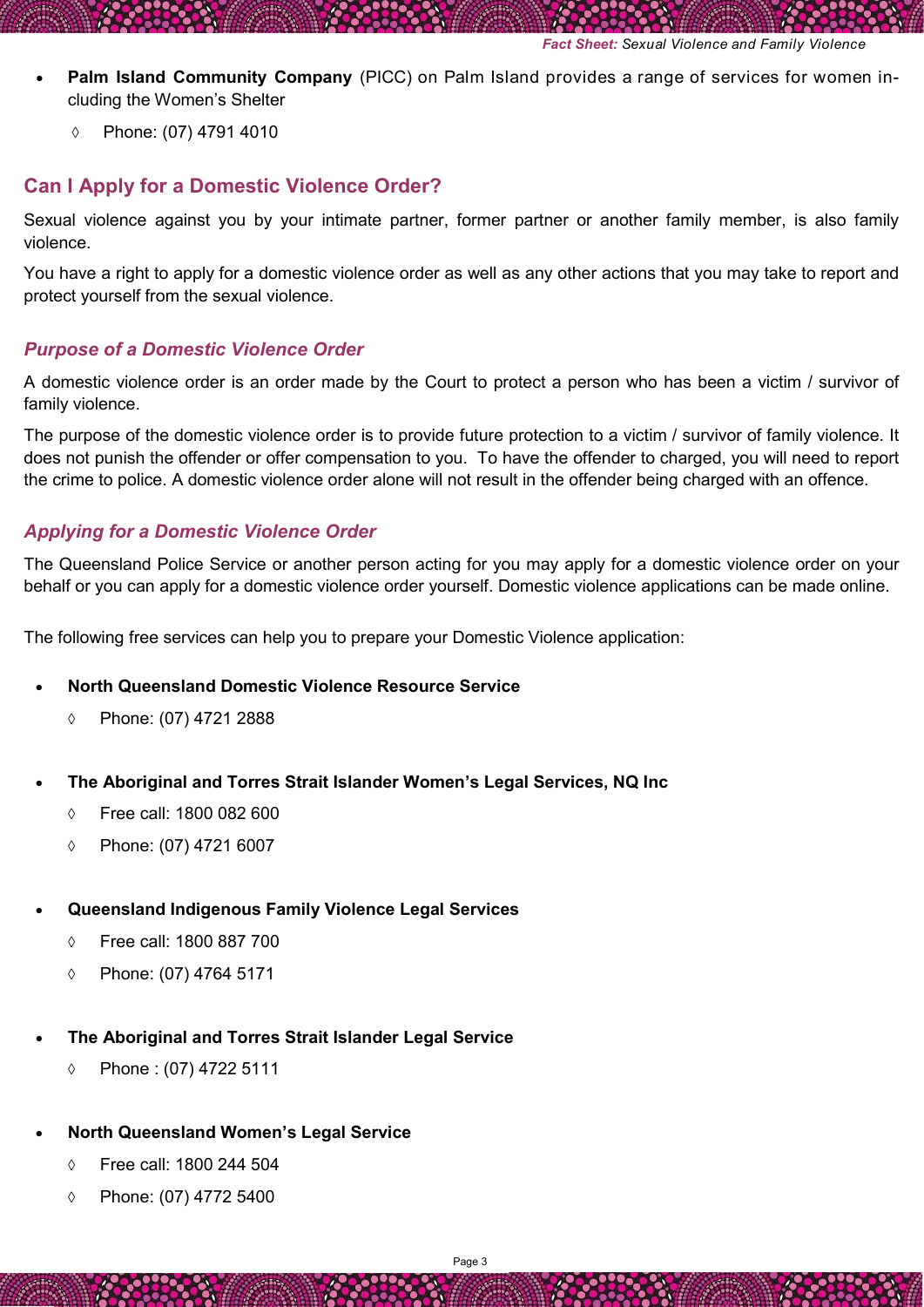*Fact Sheet: Sexual Violence and Family Violence* 

### *Conditions on the Domestic Violence Order*

You may ask the Court to name your children on the domestic violence order or another person who you believe is at risk of family violence. Other people named on your domestic violence order are referred to as "named persons".

The domestic violence order will state that the person who has committed family / sexual violence towards you "must be of good behaviour and not commit domestic violence".

Other conditions that can be made on the domestic violence order include:

- To be of good behaviour and not commit domestic violence towards a named person
- The person is not to contact you (and the named person)
- Not to approach you or the named person
- To leave the place where the person is living with you
- To stop posting and/or remove abusive material form social media platforms
- Not to come to your house, your work or other places such as the children's school

#### *Breaches of a Domestic Violence Order*

It is a criminal offence to disobey any of the conditions of the domestic violence order.

If a person breaks the conditions of a domestic violence order, this should be reported to the police as soon as possible. The police will investigate and the person can be charged with breaching the domestic violence order and will need to appear before the Court for the criminal offence.

### **Personal and Home Security**

If you need to move to a safe place urgently, for example a Women's Shelter:

- **1800RESPECT** for advice, counselling and assistance
	- Phone: 1800 732 732

If you are worried about your safety or your children's safety in your home, the North Queensland Domestic Violence Resource Service (NQDVRS) has a range of programs that may help.

Some things that may help to protect you and your children may include secure locks on the doors or camera surveillance at your home. For further information about programs that may assist:

#### **North Queensland Domestic Violence Resource Service**

Phone: (07) 4721 2888

### **Recovering from Sexual Violence**

To assist your recovery from sexual violence you have a right to apply for financial assistance through Victim Assist Queensland (see contact details below).

## **Other Legal Issues**

A range of other legal problems may happen because of sexual violence where it is also domestic violence. The following are some examples:

- The Department of Child Safety ("Child Safety") may investigate allegations that the children have been exposed to family violence.
- You may need to sort out Family Law issues if you and your partner separate before or after the sexual violence.
- You may feel unsafe in your own home, or the person who committed sexual violence may have caused damage to the house. You may need legal advice about issues such as how to break your tenancy or what to do about damage to the house.